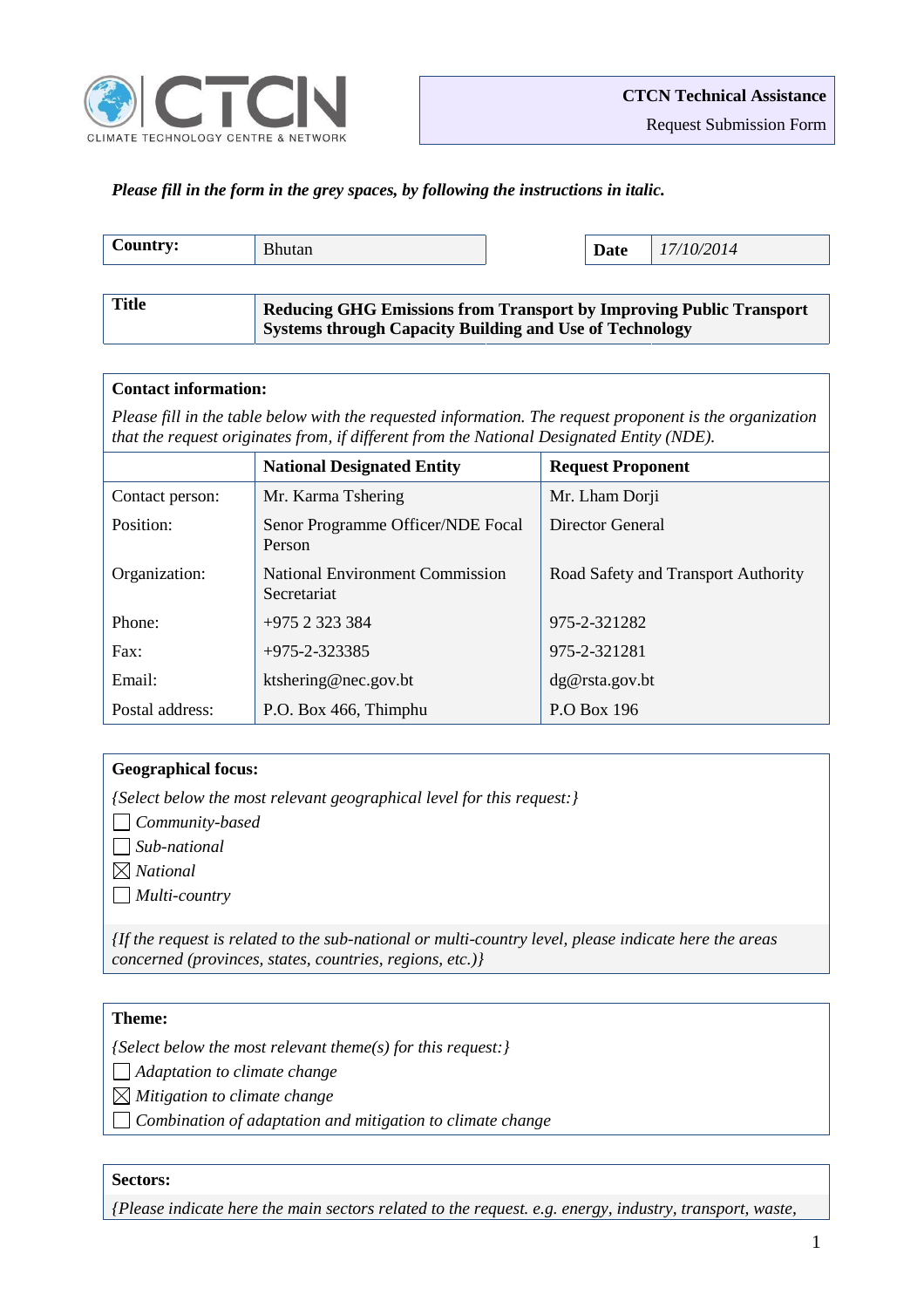

Request Submission Form

*agriculture/fisheries, forestry, water, ecosystem/biodiversity, coastal zones, health, education, infrastructure/human settlement, tourism, businesses, early warning/disaster reduction, institutional design and mandates, cross-sectorial}*

### **Transport**

### **Problem statement** *(up to one page):*

*{Please describe here the difficulties and specific gaps of the country in relation to climate change, for which the country is seeking support from the CTCN. Please only provide information directly relevant to this request, and that justifies the need for CTCN technical assistance.}*

Transport sector in Bhutan is characterized by the dominance of road transport. Air transport is also assuming greater importance with the introduction of domestic air service and also addition of another private operator operating international flights. Diesel, gasoline, and aviation turbine fuel are the main fuels consumed in the sector. The number of vehicles is also growing at 9-10% per annum and the consumption of petroleum products for surface transport is likely to grow 3 times the current level of petroleum product consumption by 2020. There are over 68,744vehicles in the country as of September 2014. Out of this only a meagre 1% comprises of public passenger buses.

Transport sector also accounts for highest energy related GHG emissions for Bhutan at 44%. There has been significant shift towards private vehicles from public transport as seen in rate of registered vehicles on road (see table-i). Bad road quality, difficult terrain which hinders road expansion also adds to complication in managing transport.

| Year      | No. of motor vehicles | % Increase |
|-----------|-----------------------|------------|
| 2005      | 29,914                |            |
| 2006      | 33,241                | 11.12      |
| 2007      | 35,703                | 7.41       |
| 2008      | 40,659                | 13.88      |
| 2009      | 45,819                | 12.69      |
| 2010      | 53,282                | 16.29      |
| 2011      | 62,697                | 17.67      |
| 2012      | 67,449                | 7.58       |
| 2013      | 67,926                | 0.71       |
| September |                       |            |
| 2014      | 68,744                | 1.2        |

## **Table – i: Motorization Trend (2005-2013)**

Percentage increase in 2013 was insignificant due to the import ban imposed by the Government. However, the ban has been lifted from July 2014 and the vehicle registration is increasing every month, with over 600 vehicles registered in the month of September 2014 and the figure is expected to further increase by many folds in the coming months and years.

As the public transport system is not adequate, taxis and personalized vehicles serve the travel needs of the majority. This has resulted in traffic congestion and increase in vehicular emissions.

# **Past and ongoing efforts** *(up to half a page):*

*{Please describe here past and on-going processes, projects and initiatives implemented in the country to tackle the difficulties and gaps explained above. Explain why CTCN technical assistance is needed to complement these efforts, and how the assistance can link or build on this previous work.}*

Therefore, to make efficient use of resources, **managing traffic through use of advanced technology** was recommended during stakeholder's consultation through the Technology Needs Assessment Project. These technologies used elsewhere has already proven their worth in effectively managing traffic, reducing congestion, increased safety and increased attractiveness of public transport systems thereby allowing sustainable growth of transport sector as a whole and reducing GHG and other air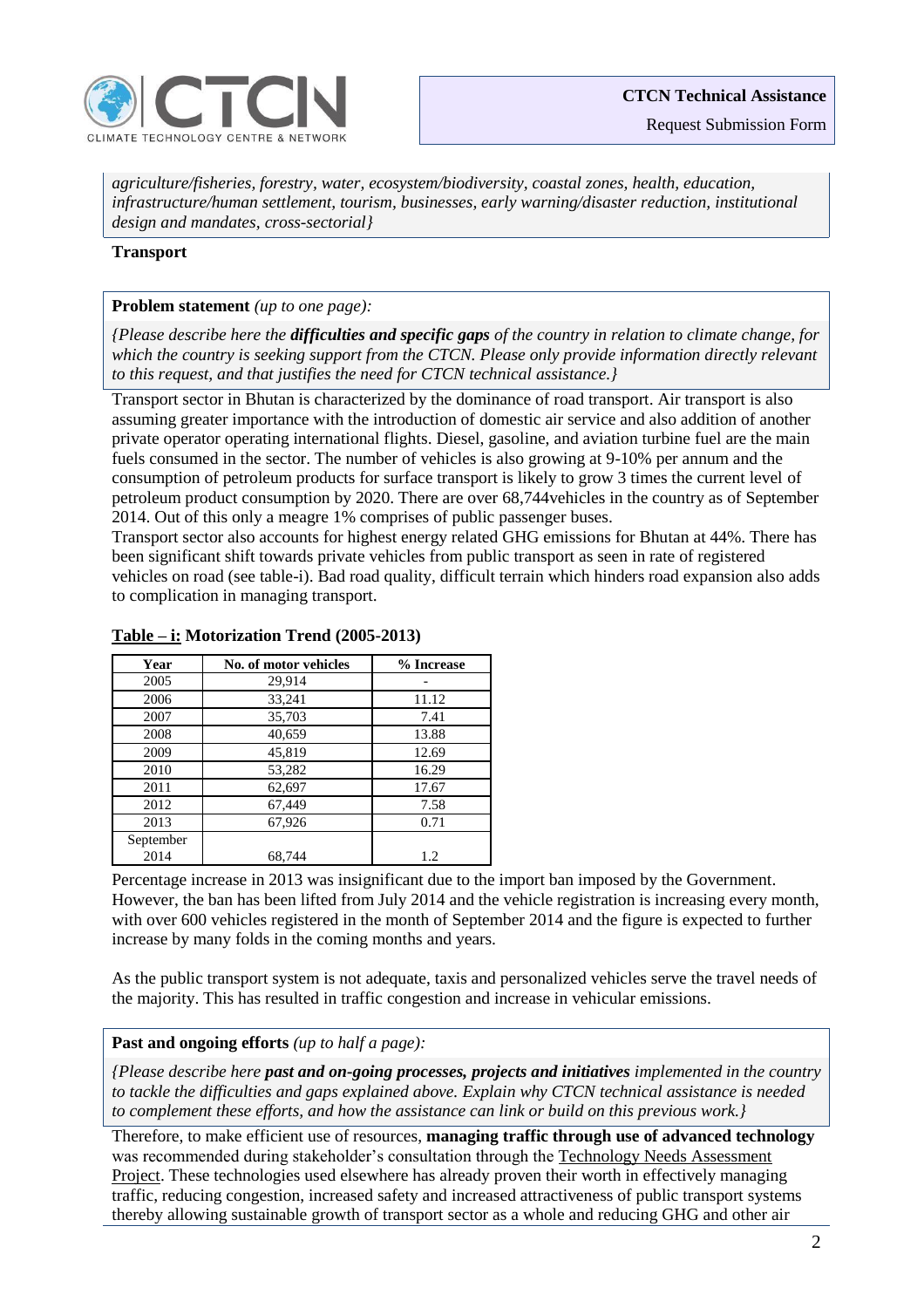

# pollutants.

The Road Safety and Transport Authority is mandated to manage public transport services operated on around 115 route network throughout the country. Rural accessibility assumes huge importance to provide travel needs for the rural population and also enable marketing of agricultural products. The **Transport 2040: Integrated Strategic Vision** study conducted by the Asian Development Bank in 2010-2011 recommended Public Transport Strategy for improving public transport system and encourages use of sustainable modes of transport including use of clean fuel and development of facilities for non-motorized transport.

### The **main bottlenecks identified** are:

- Difficulty in providing un-disrupted services to remote rural locations due to low volume of passenger flow. Provision of subsidy to non-profitable routes is a huge burden on the government revenue.
- Lack of proper information systems, bus stops and waiting facilities along the route networks is another bottleneck.
- Lack of knowledge of officials in properly managing public transport is another major bottleneck hindering provision of efficient public transport service.

#### **Assistance requested** *(up to one page):*

*{Please describe here the scope and nature of the technical assistance requested from the CTCN and how this could help address the problem stated above and add value vis-à-vis the past and on-going efforts. Please note that the CTCN facilitates technical assistance and is not a project financing mechanism.}*

| SI#            | Output                                                                                                    | <b>Activity</b>                                                                                                                                                    | Quantity                                                             | Fund                     | <b>Remarks</b>                                |
|----------------|-----------------------------------------------------------------------------------------------------------|--------------------------------------------------------------------------------------------------------------------------------------------------------------------|----------------------------------------------------------------------|--------------------------|-----------------------------------------------|
|                |                                                                                                           |                                                                                                                                                                    |                                                                      | <b>Required</b><br>(USD) |                                               |
| $\mathbf{1}$   | <b>Building</b><br>Professionalism<br>in Public<br>Transport                                              | $(i)$ 1-3 months short-term course in<br>Public Transport<br>Management/Intelligent Transport<br>Systems                                                           | 5                                                                    | 22,500                   | Asian/European<br><b>Transport Institutes</b> |
| $\mathbf{1}$   | Enhanced<br>capacity of                                                                                   | (i) 2-3 weeks Training in Public<br>Transport Management for officials                                                                                             | 20                                                                   | 60,000                   |                                               |
|                | Public Transport<br>Service<br>Managers and<br><b>Officials</b>                                           | and managers of public transport<br>(ii) Training and exposure visit to<br>learn use of Intelligent Transport<br>Systems as tool or public transport<br>management | 10                                                                   | 30,000                   | Asian/European<br>transport institutes        |
| 2              | Improving<br>ridership in                                                                                 | (i) Provision of technology such as<br>Information Display boards, CCTV                                                                                            | 25 information<br>Display boards,                                    | 75,000                   |                                               |
|                | public transport                                                                                          | camera surveillance at Bus Terminals                                                                                                                               | 20-30 CCTV                                                           | 30,000                   |                                               |
|                | through use of<br>technology and<br>improving<br>information<br>systems                                   | and Bus stops.<br>(ii) Setting up control systems in Bus<br>Terminals                                                                                              | cameras<br>5 control<br>centres<br>(Computer,<br>GPS locator<br>etc) | 25,000                   |                                               |
| 3              | Capacity<br>building of<br>Private Passenger<br><b>Bus Operators</b>                                      | Training in Public Transport<br>Operations for private passenger bus<br>operators                                                                                  | 15                                                                   | 45,000                   |                                               |
| $\overline{4}$ | Capacity<br>building in<br>Climate change<br>and Transport<br>and use of<br>emission testing<br>equipment | Training in Climate change,<br>Vehicular emissions and use of<br>emission testing equipment.                                                                       | 20                                                                   | 30,000                   |                                               |

### **Table-ii: Type of Request and Expected Activities**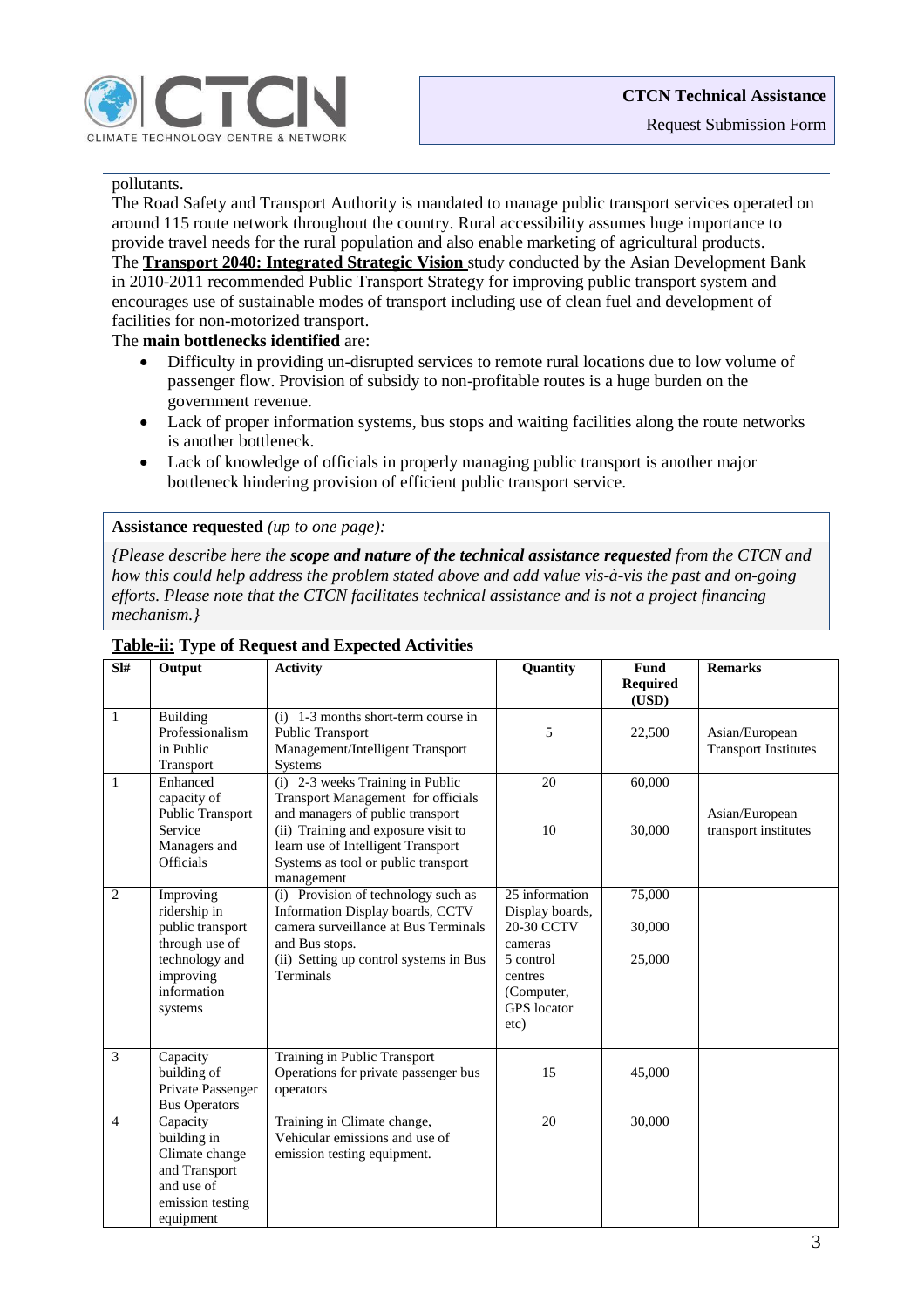

# **CTCN Technical Assistance**

Request Submission Form

**Total 265,000**

## **Expected benefits** *(up to half a page):*

*{Please outline here the medium and long-term impacts that will result from the CTCN technical assistance, including how the assistance will contribute to mitigate and/or adapt to climate change.}*

## The **project-specific benefits** would include the following:

- Officials and managers would have enhanced their knowledge and skills in public transport management and use of ITS;
- Reduction in GHG emissions due to improved public transport and increased ridershipgreater level of mode switching from harmful modes to more cleaner modes of transport;
- Enhance co-benefits in terms of reduction in local air pollutants, noise pollution and road crashes;
- Enhanced understanding of transport officials in public transport management;
- Enhanced understanding of private bus operators in public transport operations.

# **Post-technical assistance plans** *(up to half a page):*

*{Please describe here how the results of the CTCN technical assistance will be concretely used by the applicant and national stakeholders, to pursue their efforts of resolving the problems stated above after the completion of the CTCN intervention (list specific follow-up actions that will be undertaken).}*

The project will establish the potential of using better information provision and management in public transport services. Use of better information and trained manpower would make public transport more attractive to users, road safety would be improved, and congestion and vehicular emission would be reduced due to switching from personalized mode of transport or taxis to public transport. Capacities of the managers and officials of the authority would be substantially enhanced. Private bus operators would have enhanced their capacities in public transport operations, thereby improving efficiency in service as well as fare levels.

### **Key stakeholders:**

*{Please list in the table below the main stakeholders who will be involved in the implementation of the requested CTCN technical assistance, and what their role will be in supporting the assistance (for example, government agencies and ministries, academic institutions and universities, private sector, community organizations, civil society, etc.). Please indicate what organization(s) will be the main/lead counterpart(s) of CTCN experts at national level, in addition to the NDE.}*

| Stakeholder                                               | Role to support the implementation of the assistance                                                                                                                                                                                                                                                 |
|-----------------------------------------------------------|------------------------------------------------------------------------------------------------------------------------------------------------------------------------------------------------------------------------------------------------------------------------------------------------------|
| Ministry of Information and                               | Policy and Planning                                                                                                                                                                                                                                                                                  |
| Communications                                            |                                                                                                                                                                                                                                                                                                      |
| Road Safety and Transport Authority<br>(main counterpart) | - approve passenger transport services routes, fares;<br>- approve bus standards;<br>- provide public transport facilities (bus terminals, bus<br>sheds and bus stops and shelters);<br>- issue driving licenses,<br>- conduct inspections on bus conditions (regular pre-<br>departure inspections) |
| Private Bus Operators                                     | Operate public passenger service                                                                                                                                                                                                                                                                     |
| <b>Traffic Police</b>                                     | Enforcement                                                                                                                                                                                                                                                                                          |
| Department of Roads                                       | Construction and maintenance of road network                                                                                                                                                                                                                                                         |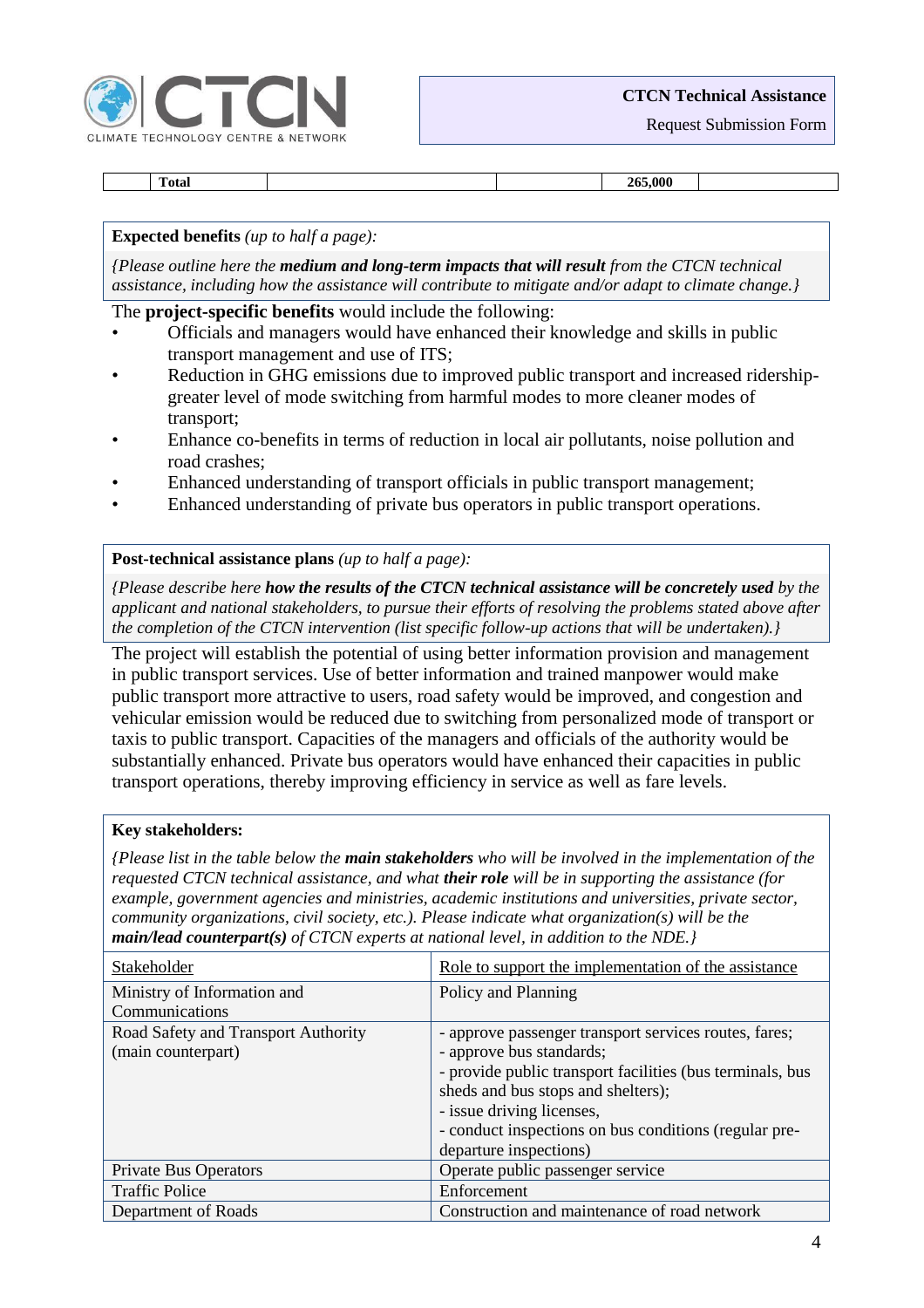

# **Alignment with national priorities** *(up to half a page):*

*{Please demonstrate here that the technical assistance requested is consistent with documented national priorities (examples of relevant national priorities include: national development plans, poverty reduction plans, technology needs assessments (TNAs), LEDS, NAMAs, TAPs, NAPs, sectorial strategies and plans, etc.). For each document mentioned, please indicate where the priorities specifically relevant to this request can be found (chapter, page number, etc.).}*

The project will set up the required base for achieving the transport development and management goals of the Department of Transport as envisaged in the Bhutan Transport 2040: Integrated Strategic Vision and the 11th Five Year Plan of the Department. These plans clearly indicate country's ambition to improve public transport service through building capacities of the public transport managers and operators.

The proposed project will also contribute to the strengthening of the transport department and its personnel in acquiring necessary skills and resources in terms of implementing transport management systems. The transport sector has been identified as a key sector contributing to rising emission growth of the country in the communication to UNFCCC. The framework to assess the emission reduction and other co-benefits through promotion of public transport will assist the government in prioritizing the low carbon transport options in the country and develop appropriate strategies.

Public transport system will be revamped and its efficiency will be improved with use of technology and by building the capacities of the public transport managers.

The request is in line with transport sector's outcome-1 for the 11<sup>th</sup> Five Year Plan "Access to adequate, sustainable and inclusive public transport". It is also in-line with the overall national goal for 11<sup>th</sup> Plan "Self-reliance and Inclusive Green Socio-Economic Development".

# **Development of the request** *(up to half a page):*

*{Please explain here how the request was developed at the national level and the process used by the NDE to approve the request before submitting it (who initiated the process, who were the stakeholders involved and what were their roles, and describe any consultations or other meetings that took place to develop and select this request, etc.)}*

The Road Safety and Transport Authority under the Ministry of Information and Communications has been selected as the focal agency as it is responsible for provision and management of public transport service. Multi-criteria decision analysis was used to prioritize technologies through a process that was country-driven, participatory and involved a number of stakeholders. A three-days workshop for criteria weighting and technology prioritization was held at Paro, Bhutan from 6 to 8 February 2012, where 22 members of the TNA taskforce participated. The participants selected the following technologies as below (see table-iii):

# **Table-iii: Final List of Prioritized Technologies for Transport Sector**

Non-motorized Transport and Mass Transit Transport Management Systems Fuel-efficient Cars

# **Non-motorized Transport and Mass Transit**

Mass transit is one of the main components in a sustainable, low-carbon transport future and covers modes of public transport such as light rail (or trams), bus rapid transit and electric trolley buses. Since mass transit moves more people at less cost, it leads to reduced private vehicle use, thereby causing reductions in greenhouse gas emissions and traffic congestion. The mass transit system is usually accompanied by non-motorized transport such as walking, cycling and its variants such as cycle rickshaws, skates, push scooters to and from transit stations. Since non-motorized transport does not make use of motorized vehicles, it prevents the combustion of fossil fuels and results in no GHG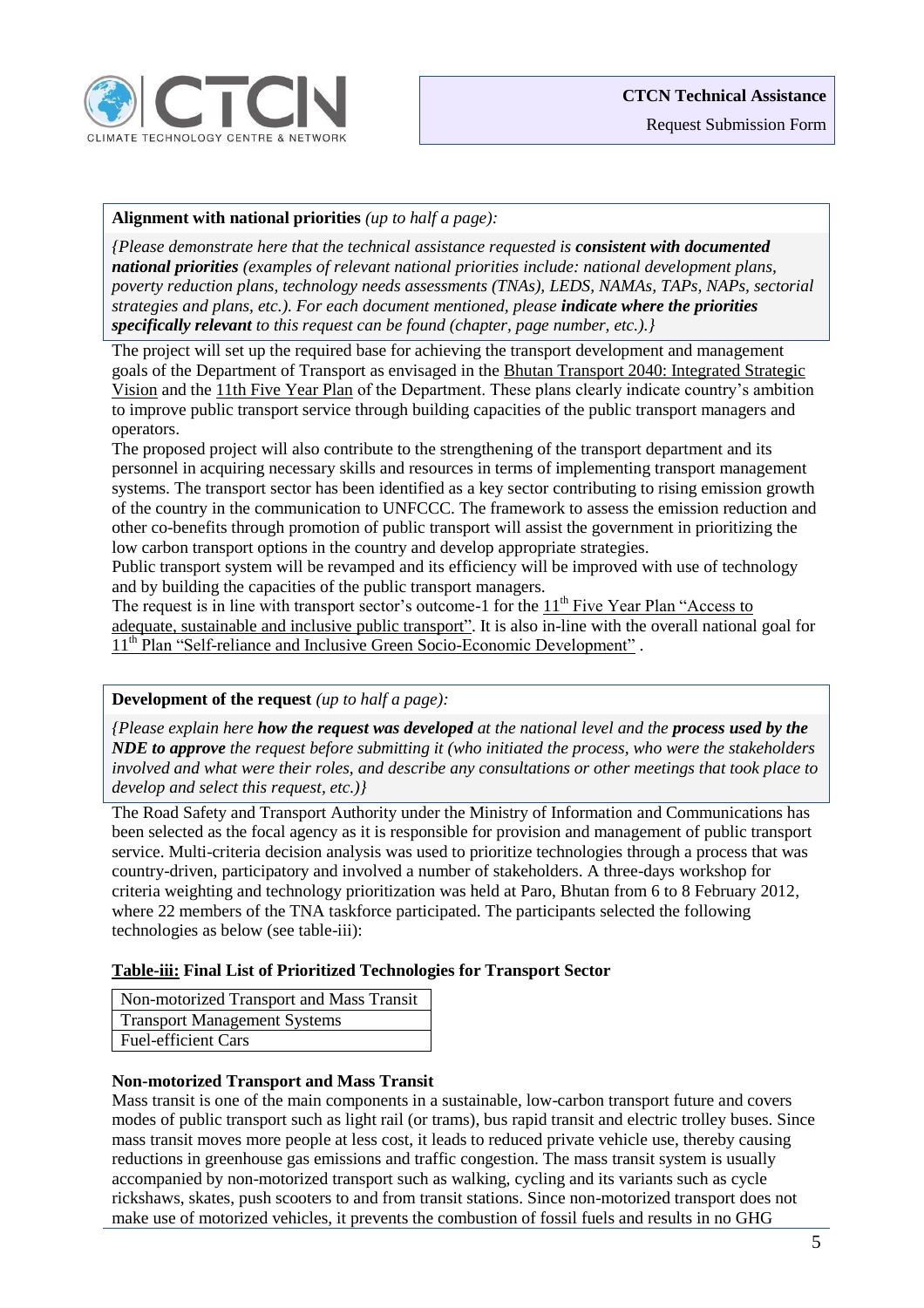

emissions. Non-motorized transportation can be encouraged by improving sidewalks, crosswalks, paths, bicycle lanes and networks, pedestrian-oriented land use and building design, traffic calming, streetscape improvements, traffic speed reductions, vehicle restrictions etc.

## **Transport Management Systems**

Transport management system basically refers to the application of information and communication technologies to vehicles and to transport infrastructure. Some examples of transport management systems include electronic road pricing, online travel information, computerized traffic signaling and eco-driver assistance.

## **Fuel-efficient cars**

Fuel efficient cars use less fuel per unit distance travelled, thereby reducing the GHGs emitted in the atmosphere. Bhutan is primarily an importer of cars; hence the degree of fuel efficiency in cars would primarily depend on the level of technology advancement in other parts of the world. A prudent step for Bhutan to induce fuel efficiency in cars would be to impose stringent standards for cars imported in Bhutan.

## **Expected timeframe:**

*{Please propose here a duration period for the assistance requested.}*

July 2014- July 2016

# **Background documents:**

*{Please list here relevant documents that will help the CTCN understand the context of the request and national priorities. For each document, provide weblinks if available, to attach to the submission form while submitting the request. Please note that all documents listed/provided should be mentioned in this request in the relevant question(s), and that their linkages with the request should be clearly indicated.}*

•Kingdom of Bhutan (March 2013): Technology Needs Assessment And Technology Action Plans For Climate Change Mitigation

<http://unfccc.int/ttclear/misc\_/StaticFiles/gnwoerk\_static/TNR\_CRE/e9067c6e3b97459989b2196f 12155ad5/628d7bee2ff34f808b52ccfb4463ed10.pdf>

- •Kingdom of Bhutan (March 2013): Technology Needs Assessment And Barrier Analysis And Enabling Framework Report Mitigation <http://unfccc.int/ttclear/misc\_/StaticFiles/gnwoerk\_static/TNR\_CRE/e9067c6e3b97459989b2196f 12155ad5/920d1c33293f475b9eccb949e0f1d8c0.pdf>
- •Kingdom of Bhutan (March 2013): Technology Needs Assessment And Technology Action Plans For Climate Change Mitigation

<http://unfccc.int/ttclear/misc\_/StaticFiles/gnwoerk\_static/TNR\_CRE/e9067c6e3b97459989b2196f 12155ad5/1fec56055224463c96e94fa6a23e125d.pdf>

•Kingdom of Bhutan (March 2013): Technology Needs Assessment And Project Idea Report Mitigation

<http://unfccc.int/ttclear/misc\_/StaticFiles/gnwoerk\_static/TNR\_CRE/e9067c6e3b97459989b2196f 12155ad5/89fc5e6982db4e75a76c555fdc596be3.pdf>

- •Asian Development Bank (June 2013): Bhutan Transport 2040: Integrated Strategic Vision <http://www.adb.org/sites/default/files/pub/2013/bhutan-transport-2040.pdf >
- •Bhutan (October 2013): 11th Five Year Plan, Volume 1 <http://www.gnhc.gov.bt/wp-